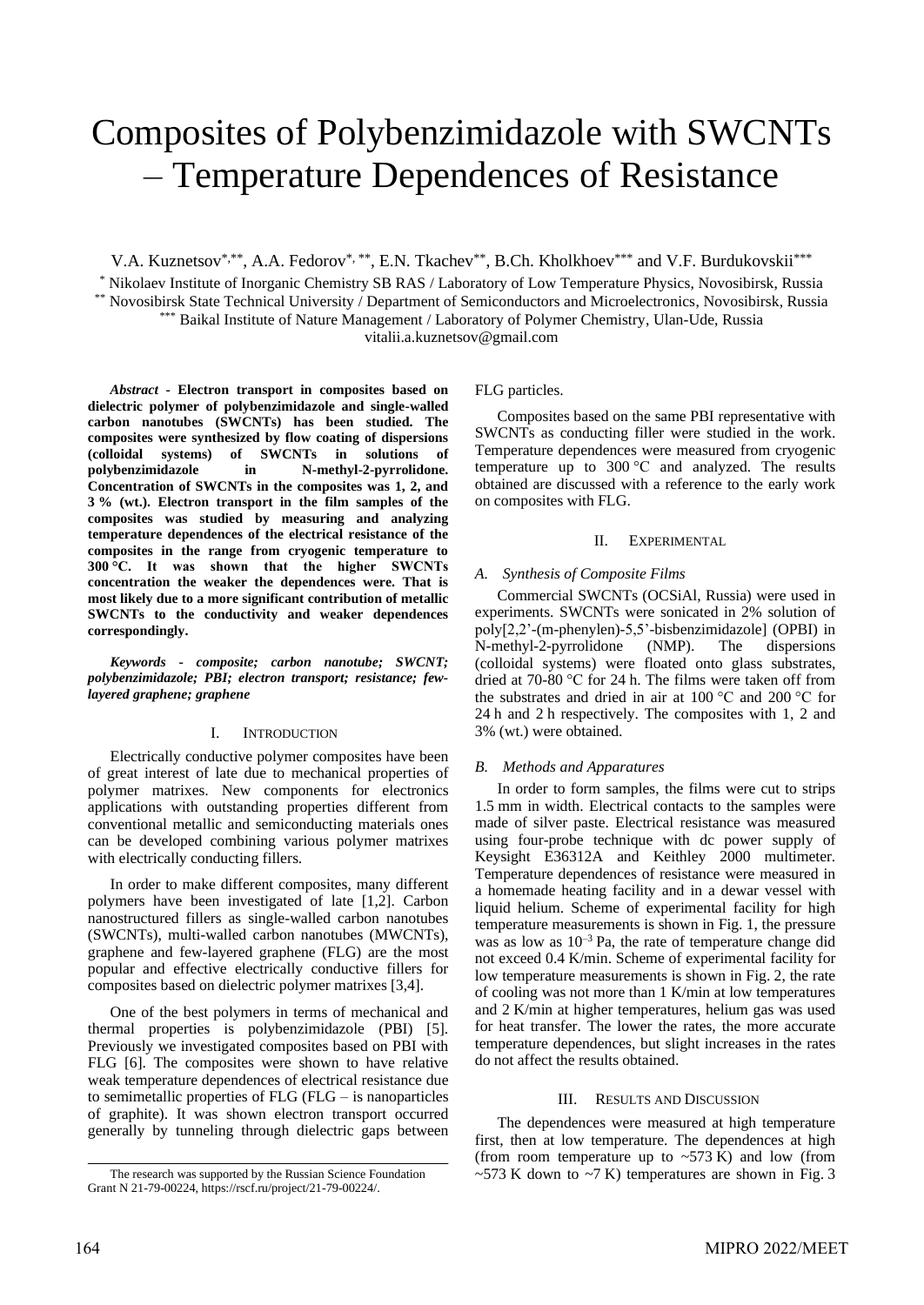

Figure 1. Scheme of experimental facility for high temperature measurements

and Fig. 4 respectively. The inset to Fig. 4 shows hightemperature range of the dependences.

One can see exponential growth of resistance. In the terms of semiconducting and metallic nature of SWCNTs (type depends on structure – chirality) different exponential growth can be explained by lower contribution of metallic nanotubes in electron transport at lower content of SWCNTs in the composite. For a relative thick network consisting of SWCNTs only one should



Figure 2. Scheme of experimental facility for low temperature measurements



Figure 3. Temperature dependences of electrical resistance normalized to resistance at 296 K at high temperature

expect the dependences to have metallic behavior with weak slope of the experimental curves because of metallic SWCNTs percolation network, like in [7]. But in our case formation of SWCNTs percolation networks is hardly possible, because nanotubes are most likely separated by dielectric polymer gaps. The matter is that the dispersions are very stable, no sedimentation formed for a month at least, what is the obvious result of good wettability of SWCNTs by OPBI solution. And as a result, after the dispersions dried, nanotubes most likely kept surrounded by the polymer, forming gaps for electron transport.

Such a separation we observed for OPBI-FLG composites [6]. For these composites (see Fig. 5) the dependences would have been more similar to the dependence for bulk FLG sample (pressed powder of FLG) if FLG particles contacted to each other without dielectric gaps.

One can see the tendency – the lower SWCNTs content in the composites the stronger the dependences. It should be noted here, that after initial heating cycle resistance increased significantly at first – about 30, 100



Figure 4. Temperature dependences of electrical resistance normalized to resistance at 296 K at low temperature after high temperature measurements. The inset shows high-temperature range of the dependences